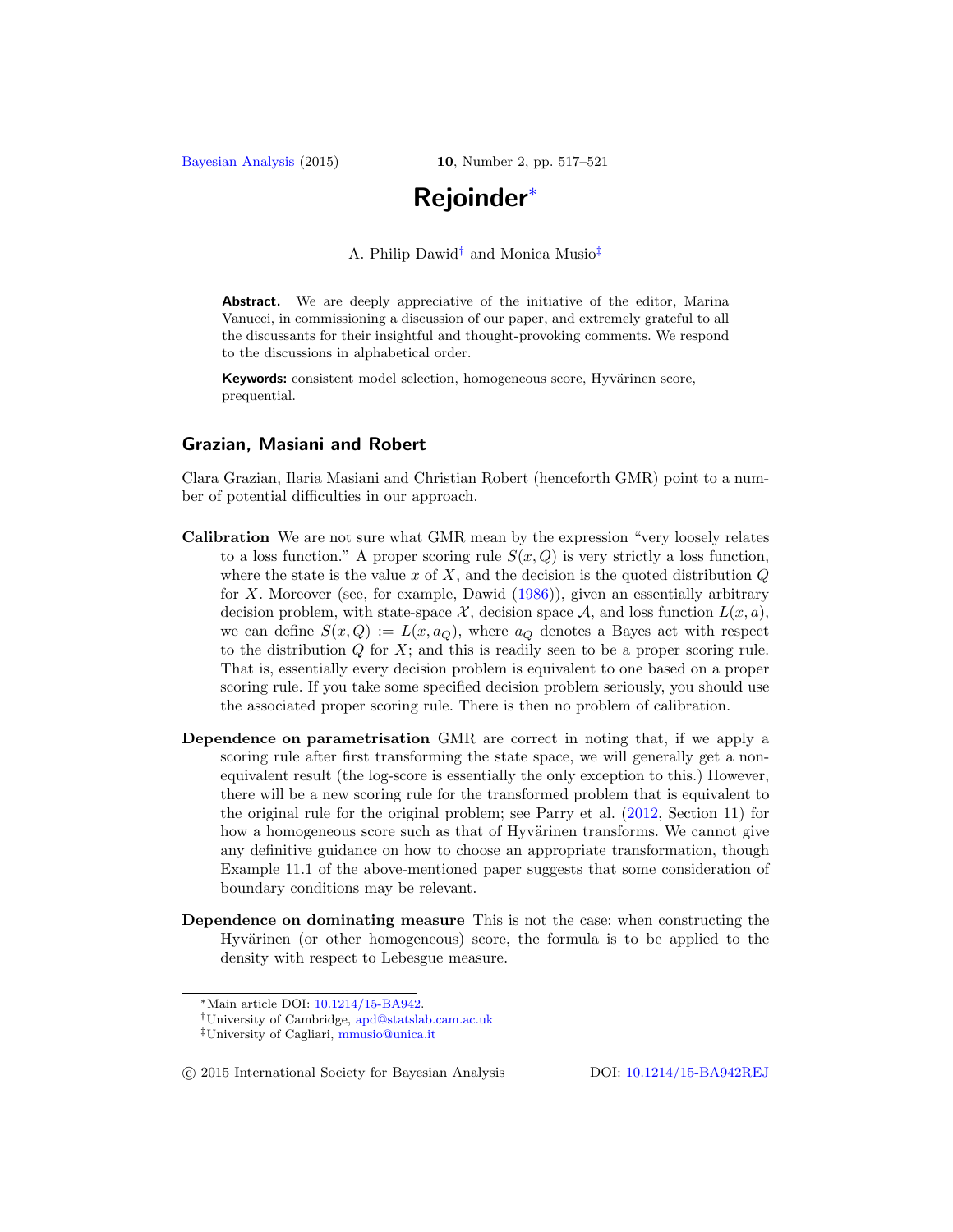- <span id="page-1-2"></span>**Arbitrariness** There is indeed a very wide variety of homogeneous proper scoring rules, any one of which will achieve our aim of eliminating the problematic normalising constant. At this point we can do little more than reiterate what we said towards the end of Section 3 of our paper.
- **Consistency** Whether or not a person, lay or otherwise, finds consistency a compelling desideratum is probably a very personal matter. We do find it so. In a related point, we do not see why, in their first paragraph, GMR dismiss the implications of our expansion (4) so uncritically. Indeed, the near identity of the red lines in the four subplots of their own Figure 2, which correspond to very different prior variances, lends support to our conclusion, from (4), that "the dependence of the Bayes factor on the within-model prior specifications is typically negligible."

GMR correctly point out that there are continuous distributions, such as the Laplace distribution, to which we cannot apply the Hyvärinen (or other homogeneous) score. This point deserves further attention. But for discrete models there is a different class of homogeneous proper scoring rules that are appropriate and can be used to the same end of eliminating the normalising constant; see Dawid et al. [\(2012](#page-3-1)).

GMR's simulation studies are interesting. In contrast to our own analysis, they appear to show consistency of model selection based on the multivariate version of the Hyvärinen score. We should not complain if our method behaves even better than expected, but we confess we find this puzzling. We must also take issue with their assertion that "the log proper scoring rule tends to infinity [approximately four times] more slowly than the Bayes factor or than the likelihood ratio." It is simply not appropriate to compare absolute values across different scoring rules, since each can be rescaled by an arbitrary positive factor without any consequence for model comparison.

GMR point to the alternative approach of Kamary et al.  $(2014)$ . However, it seems to us that the part of that paper that relates to handling improper priors could just as readily be applied directly to the Bayes factor. For example, if we are comparing two location models, we might use the identical improper prior (with the identical value for its arbitrary scale factor) for the location parameter in both. Then this scale factor will cancel out in the Bayes factor, so leading to an unambiguous answer. But in any case, this approach is not available unless there are parameters in common between all the models being compared. Our own approach has no such constraint.

# **Hans and Perrugia**

Christopher Hans and Mario Perrugia (HP) only consider "models" without any unknown parameters, so do not directly address our main concern, which was to devise methods for comparing parametric models having possibly improper prior distributions.

<span id="page-1-0"></span>They focus on two main issues:

- <span id="page-1-1"></span>1. Comparisons between the Hyvärinen score and the log-score.
- 2. Robustness to outliers.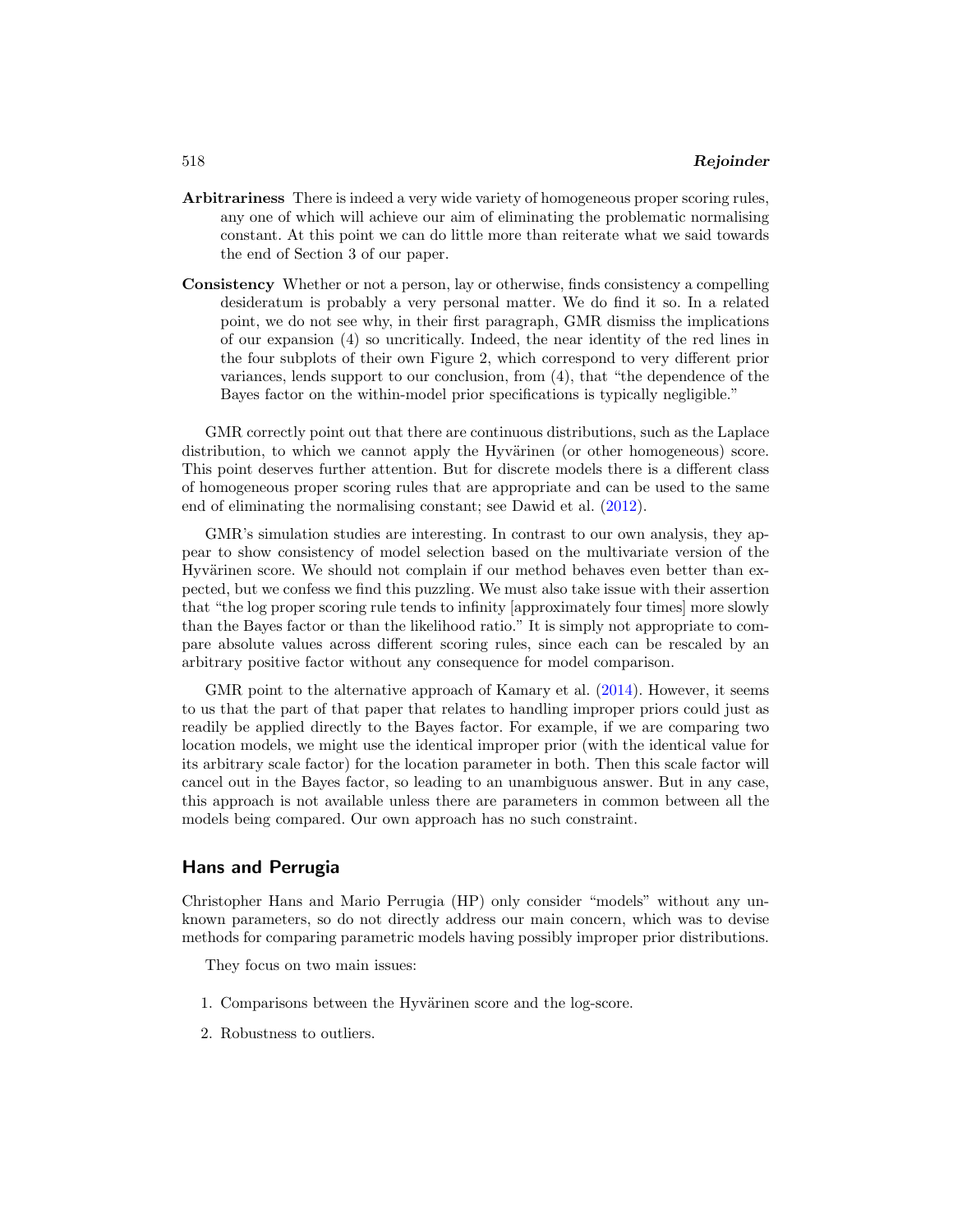#### <span id="page-2-0"></span>*A. P. Dawid and M. Musio* 519

With regard to point [1,](#page-1-0) HP consider in particular cases where the two scores are linearly related. While we fail to see why this property should be of any fundamental importance (and will pass up their invitation to characterise it), it is worthy of some attention. We do note, however, that, in their analysis of a general covariance stationary Gaussian process, HP err when they say " $\sigma_{P_i}^2$  and  $\sigma_{Q_i}^2$  are constant in i." Recall that  $\sigma_{P_i}^2$  is not the unconditional variance of  $X_i$  under P, but its conditional variance, given  $(X_1,\ldots,X_{i-1})$ . Their asserted constancy property will hold for an AR(p) process only for  $i>p$ ; while for a general process it will fail, although a limiting value will typically exist.

HP's specific applications do have this constancy property (at least for  $i > 1$ ). In the case they consider of different means and equal variances, the Hyvärinen incremental delta score is just a constant multiple of that for the log-score, and this property extends to the cumulative scores. Since an overall positive scale factor is irrelevant, the two scores are essentially equivalent in this case.

For the other case HP consider, of equal means and different variances, even after rescaling the incremental delta scores will differ by an additive constant, c say. The cumulative scores, to time n, will thus differ by nc, which tends to infinity—an effect that might seem to jeopardise the consistency analysis in our paper. However, the following analysis shows that this is not so. Using HP's formulae, and setting  $\xi = \tau_P^2/\tau_Q^2$ , consider first the log-score. The incremental delta log-scores are, under  $P$ , independent and identically distributed, with expectation  $\frac{1}{2}(\xi - 1 - \log \xi) > 0$  and finite variance, so that the difference between the cumulative prequential score for Q and that for P tends to infinity almost surely—so favouring the true model P. Likewise Q will be favoured when it is true. Now consider the Hyvärinen score. Again the incremental delta logscores under  $P$  are independent and identically distributed with finite variance, now with expectation  $\tau_q^{-2}(\xi + \xi^{-1} - 2) > 0$ ; so once again, the true model is consistently favoured.

HP ask whether there is any principled reason for applying the cut-off value 0 to the difference in prequential scores. Well, it seems natural to us to choose the model whose predictions have performed best so far, so indicating that this might continue into the future—although, as the advertisers of financial products are obliged to point out, past success cannot be taken as an infallible guide to future performance. We further note the essential equivalence of this recipe to the machine learning technique of "empirical risk minimisation" in Statistical Learning Theory, which has developed an extensive theory, extending well beyond the case of parametric models, characterising when this will be effective; see Rakhlin et al. [\(2015](#page-4-1)); Rakhlin and Sridharan [\(2015\)](#page-4-2) for application to the general case of dependent sequential observations.

In any case, should one wish to use a cut-off different from 0, there is no impediment to doing so—this would not affect the consistency properties we have investigated, which only rely on the difference of cumulative scores tending to infinity. How the choice of cut-off could relate to differential prior probabilities and utilities is a topic that deserves further consideration.

Turning to HP's point [2,](#page-1-1) their simulations appear to show that the Hyvärinen score is less robust to additive outliers than the log-score (though we note that in their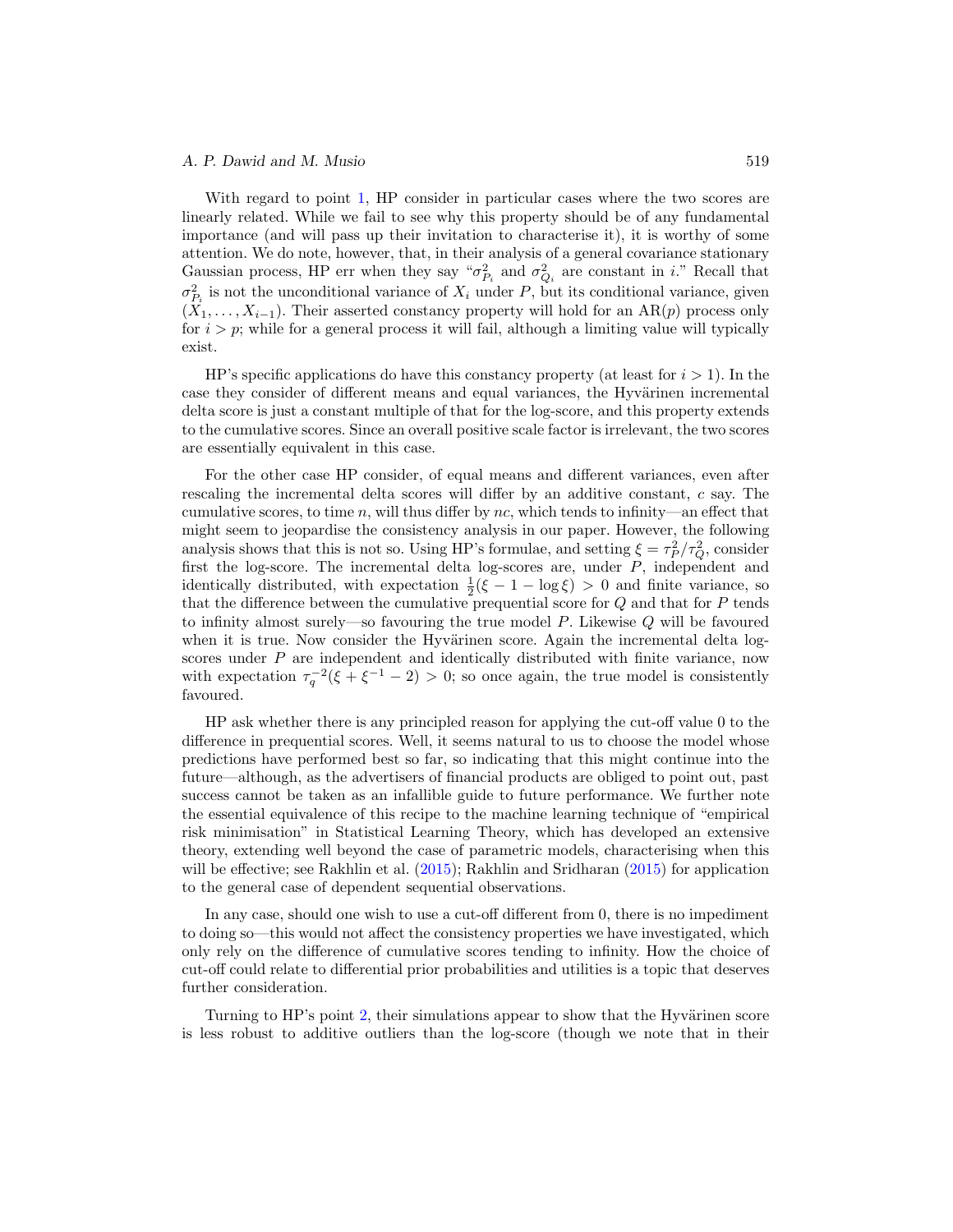<span id="page-3-4"></span>example the outlier only affects 2 of the 100 summands of the overall score.) Issues of the robustness of minimum score inference have been considered by Dawid et al. [\(2015\)](#page-3-3), where it is shown that (in an estimation context) certain proper scoring rules do enjoy good robustness properties (generally better than straightforward likelihood). However, these do not include the Hyvärinen score or other homogeneous scores. Thus there may indeed be a conflict between the aim of our current paper, which is to overcome problems associated with improper distributions, and the very different aim of protecting against outliers.

### **Katzfuss and Bhattacharya**

Matthias Katzfuss and Anirban Bhattacharya (KB) are particularly concerned with the question of whether our approach can be tweaked to yield a "pseudo-Bayes factor", where a general score takes the place of log-likelihood. While it would be very nice if this were so, we are a little dubious. As KB point out, there are serious problems related to the arbitrary scaling of a general score. These are compounded when, as for the homogenous cases we consider, the score is a dimensioned quantity. Thus if the basic observable  $X$  has the dimension of length,  $L$ , then the Hyvärinen score has dimension  $L^{-2}$ , so any scale factor, such as  $\lambda$  in their (1.1) or (3.1), would have to have dimension  $L^2$ . Otherwise put, whether we are measuring X in nanometers or in parsecs will affect the absolute value of the score (though not the comparisons that form the basis of our method).

There is no reason why our method should not be used to compare a finite number of models, rather than just 2. However, when the number is countably infinite, or grows with sample size, even likelihood-based model selection can fail to be consistent. In that case the problem can sometimes be solved by regularisation, essentially equivalent to introducing prior probabilities over models and selecting on the basis of the posterior model probabilities. Perhaps some analogue of this device might work for more general proper scoring rules.

# **References**

- <span id="page-3-0"></span>Dawid, A. P. (1986). "Probability Forecasting." In: S. Kotz, N. L. Johnson, and C. B. Read (eds.), Encyclopedia of Statistical Sciences, volume 7, 210–218. New York: Wiley-Interscience. [MR0892738.](http://www.ams.org/mathscinet-getitem?mr=0892738) [517](#page-0-3)
- <span id="page-3-1"></span>Dawid, A. P., Lauritzen, S., and Parry, M. (2012). "Proper Local Scoring Rules on Discrete Sample Spaces." The Annals of Statistics, 40: 593–608. [MR3014318.](http://www.ams.org/mathscinet-getitem?mr=3014318) doi: <http://dx.doi.org/10.1214/12-AOS972>. [518](#page-1-2)
- <span id="page-3-3"></span>Dawid, A. P., Musio, M., and Ventura, L. (2015). "Minimum Scoring Rule Inference." Scandinavian Journal of Statistics, submitted for publication. [arXiv:1403.3920](http://arxiv.org/abs/arXiv:1403.3920) [520](#page-3-4)
- <span id="page-3-2"></span>Kamary, K., Mengersen, K., Robert, C., and Rousseau, J. (2014). "Testing Hypotheses as a Mixture Estimation Model." [arXiv:1412.2044](http://arxiv.org/abs/arXiv:1412.2044) [518](#page-1-2)